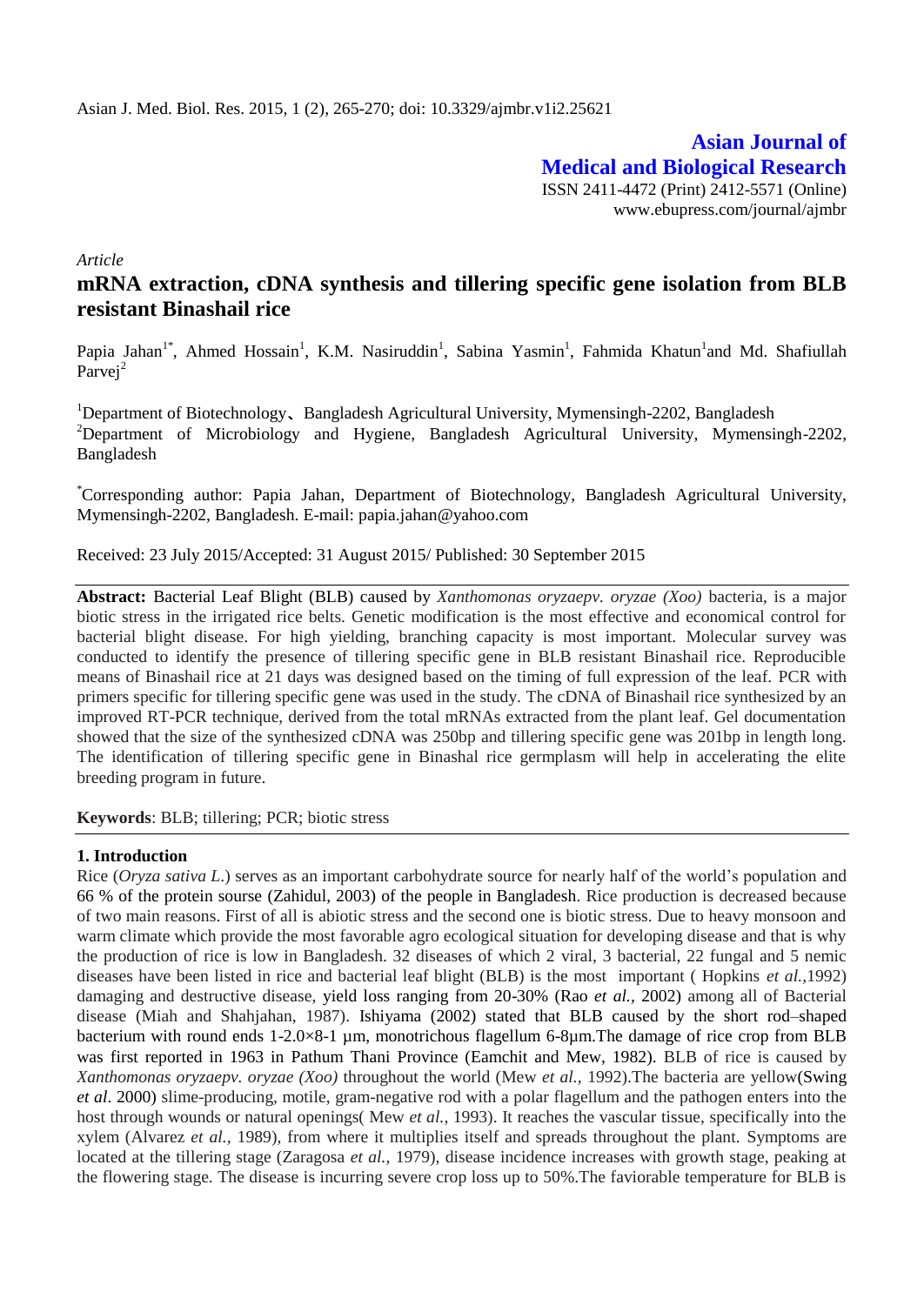Asian J. Med. Biol. Res. **2015**, 1 (2) **266**

26-30 °C (Tagami *et al.,* 1962). At tillering stage BLB causes 10-20% reduction of rice yiels (Ou, 1985). Irrigation water is considered to contribute the spread of BLB disease, (Islam, 2004). Identifying and characterizing of major genes for qualitative resistance and polygenic factors controlling quantitative resistance have contributed a great deal to the success of resistant cultivars. Gene transformation is the most eco-friendly and economical method of BLB controls (Devadath, 1989). It might be reduced cost and at the same time it would be maintained food crisis. Tillering in rice (Oryza sativa L.) is an important agronomic trait for grain production. Rice tiller is a specialized grain-bearing branch that is formed on the unelongated basal internode and grows independently of the mother stem (culm) by means of its own adventitious roots (Li *et al.*, 1979). Rice tillering occurs in a two-stage process: the formation of an axillary bud at each leaf axil and its subsequent outgrowth (Hanada *et al.*, 1993). A new plant with high tillering and huge numbers of high-density grains per panicle should be developed (Peng *et al*., 1999; Vergara *et al*., 1990).

## **2. Materials and Methods**

Binashail plant seeds were collected from Bangladesh Institute of Nuclear Agriculture. RM5493primer was used to detect tillering specific genome in the sample. Molecular works was done in Microbiology lab of Bangladesh Agricultural University. Binashail seeds were germinated and seedlings in Biotechnology tissue culture lab of Bangladesh Agricultural University.

## **2.1. Collection of samples, planting prepartion and RNA extraction**

Seeds of varieties Binashail was obtained from BINA. These samples were kept for germination for 21 days. RNA was extracted from fresh seedling leaves of Binashail. Two hundred grams of rice seed was rinsed with tap water and soaked for 24 hours to stimulate germination. Seeds were planted in separate seedbeds. After 21 days in the nursery, leafs were formed. RNA extracted from 100mg of plant sample using RNA was extracted using one-step RNeasy kit of QIAGEN (Germany) according to manufacturer's instructions.

## **2.2. cDNA synthesis using RevertAid H Minus First Strand cDNA Synthesis Kit**

1st strand cDNA was synthesized by using Thermo Scientific DyNAmo cDNA Synthesis Kit. After thawing, mixed and centrifuged the components of the kit and stored on ice. Template RNA (2µg), Oligo (dt) primer (1  $\mu$ g), Water, nuclease-free (12  $\mu$ g), reagents were added into a sterilenuclease-free tube on ice in the indicated order and total volume (25µg) were used. The RNA template contained secondary structure, was mixed gently and centrifuged briefly and then it was incubated at 65°C for 5 min. It was chilled on ice, then was spin down and was placed the vial back on ice.5X Reaction Buffer (4  $\mu$ l), RiboLockRNase Inhibitor (20 $\mu$ l) (1 $\mu$ l), 10 mMdNTP Mix (2µl), RevertAid H Minus M-MuLV Reverse Transcriptase (200 u/µl) (1 µl) was mixed gently and centrifuged. Oligo (dT)18 for cDNA synthesis was added and then incubated for 60 min at 42°C.The reaction was terminated by heating at 70°C for 5 min.The reverse transcription reaction product was directly used in PCR applications or stored at -20°C for less than one week.

## **2.3. PCR amplification of first strand cDNA**

The PCR cocktail including cDNA had total volume of 25 µl. For the preparation of PCR cocktail (for each sample), at first 12.5 µl master mix were taken in a PCR tube. Then 1 µl of primer forward and 1 µl of primer reverse were added. Nuclease free water 12.5 µl was added. 2-µl template cDNA was added with PCR cocktail. The mixture was then vortexed. 2 µl of cDNA template samples were pipette into the wells of the PCR tubes for PCR amplification. Reaction was placed in the PCR tubes and run in the cDNA thermal cycler. RM5493 is a SSR marker (Forward primer 5'-CACGACGTTGTAAAACGACGCGGTAACAAACCAACCAACC-3', Reverse primer 5'-AAAGCAGGACACAGTCACACAGG-3') used for RT-PCR of tillering specific gene (QingHua *et al*., 2012) and annealing temperature is 58 and it shows bands at 201 bp.

## **2.4. DNA sample preparation, electrophoresis and documentation of the cDNA samples**

Loading dye (0.25% xylene cyanol, 0.25% bromophenol blue, 30% glycerol and 1 mM EDTA) and DNA marker (20bp) were used.6  $\mu$  1 xTBE buffer was placed on a piece of aluminum foil paper and 2  $\mu$  loading dye was added to it using 0.5-10 µl adjustable micropipette. Finally, 2 µl extracted DNA was added to it and mixed well using same micropipette. The samples were then added slowly to allow them to sink to the bottom of the wells. The gel was placed in the gel chamber containing 1xTBE buffer. The final level of buffer was5mm above the gel. The power supply was then connected and turned on to move the DNA from negative to positive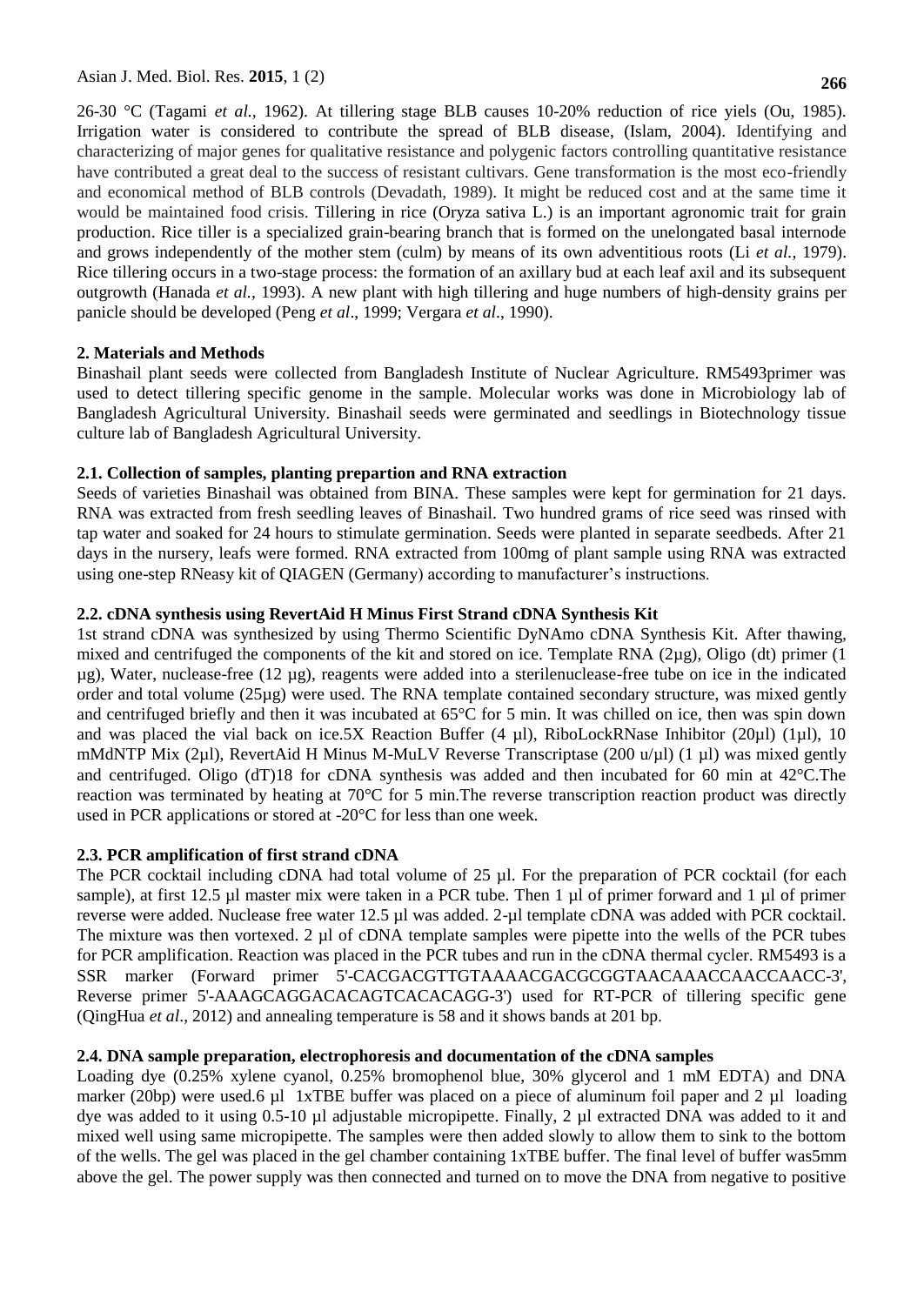electrode (black to red). Electrophoresis was carried out at 120v for about 11/2 hour. After the bromophenol blue dye had reached three-fourths of the gel length, the electrophoresis was stopped and the power supply was disconnected. After electrophoresis, the gel was taken out carefully from the gel chamber and the gel gently washed in running water and placed on the UV transilluminator in the 254 nm range in the dark chamber of the Image Documentation System. The image was viewed on the monitor, focused, acquired and saved in a diskette, as well as printed on paper.

#### **3. Results**

### **3.1. Screening for RNA**

Total RNA was extracted from 21 days seedlings of Bangladeshi cultivated rice Oryza sativa L. japonica varieties, BLB resistant Binashail rice which was collected from BINA; the poly (A) mRNA from the RNA was used to generate cDNA. The cDNA was processed and used to produce cDNA library. We used 100mg purely green leaf extract and all procedure was run under highly sterile condition. We used Ladder of 1kb which put on lane L, RNA1 is containing Band of RNA of BR14 rice and RNA2 is containing RNA band of Binashail rice. Total RNA was nearly 700 kb (Figure 1).



## **Figure 1. Detection of RNAof BR14 rice leaves. Lane L=Ladder, (1kb), RNA1= RNA band of BR14 rice leaves from 1st replication, RNA2= RNA band of Binashail rice leaves from 1st replication.**

#### **3.2. cDNA synthesis and quantitative RT-PCR analysis**

Total RNAs were extracted using RLT, RPE and RW1 buffer according to the manufacturer's protocol (Invitrogen, USA). First strand cDNAs were synthesized in a reaction volume of 12μL. Quantitative RT-PCR (qRT-PCR) was carried out. One replicate was performed for the analysis of gene and for determining the relative expression levels. The PCR products were separated on agarose gel electrophoresis. They appeared as smear, the molecular weight of the cDNAs was ranged from 0.8 kb to 4.0 kb, but mostly were between 2–3 kb. It indicated that a relatively complete cDNA library could be synthesized using this improved RT-PCR technique. It was quite favorable to get genes having longer coding regions such as that of the tillering specific genes. DEPH water was used as an internal control for normalization. cDNA preparation and library construction for Illumina sequencing. Two deferent thermal profile was used in the protocol which was provided by RevertAid H Minis First cDNA synthesis kit. Genomic DNA was digested using DNase, and total RNA was isolated using the TRIzol reagent. The OligoTex mRNA mini kit (Qiagen) was used to purify poly (A) mRNA from the total RNA samples. In gel run process, Lane L=Ladder, (1kb), cDNA1= cDNA band of BR14 rice leaves from 1st replication, cDNA2= cDNA band of Binashail rice leaves from 1st replication. The first cDNA strand was synthesized usingOligo (dT) 18 primers. For high-throughput sequencing, the sequencing library could be constructed by following the manufacturer's instruction. cDNA of 250bp were excised. As Oligo (dT) 18 was binded with poly A tail so the band of cDNA was shown at the lower side of the gel on the gel documentation machine (Figure 2).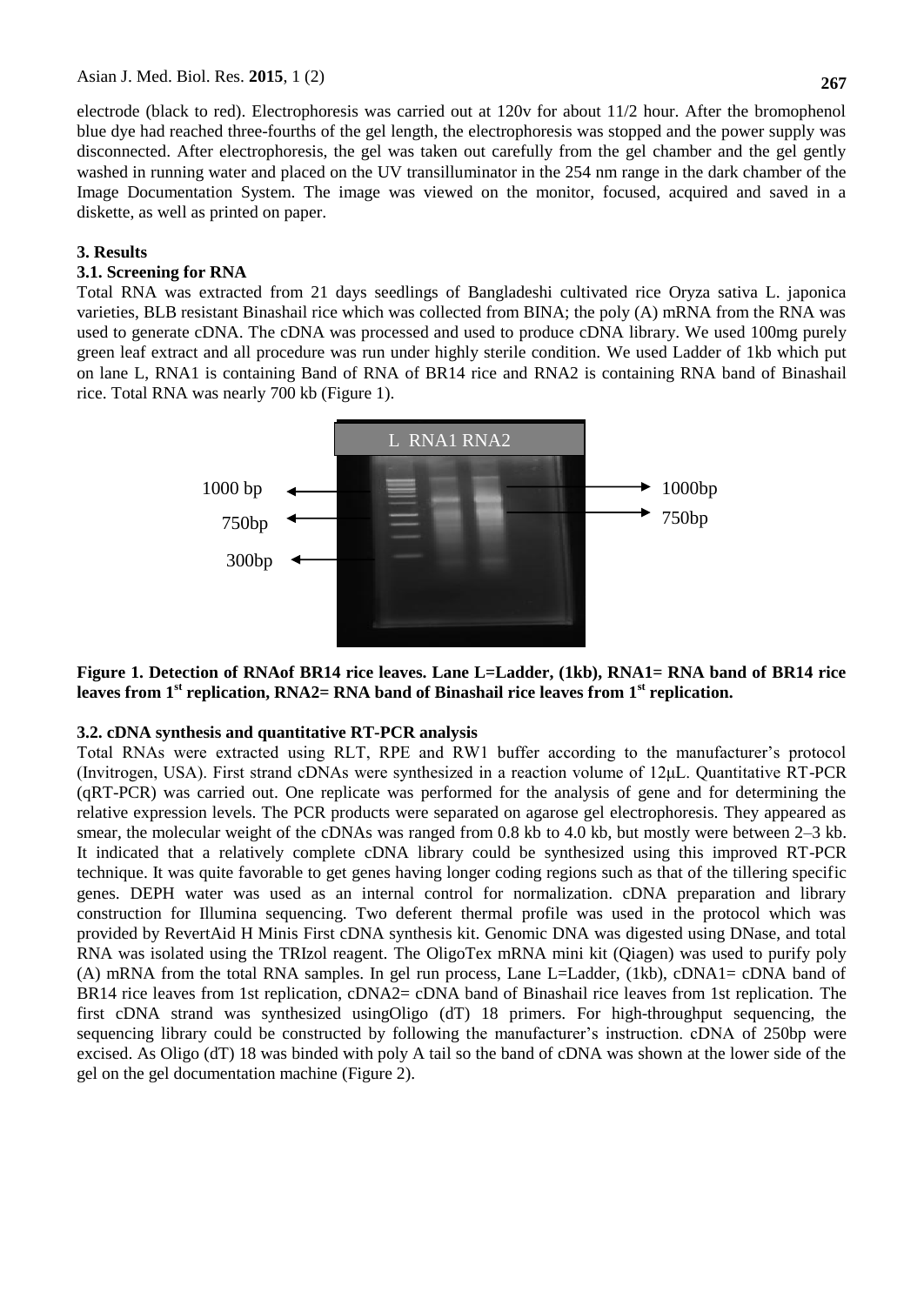

**Figure 2. Detection of cDNA of Binashail rice leaves. Lane L=Ladder, (1kb), cDNA1= cDNA band of BR14 rice leaves from 1st replication, cDNA2= cDNA band of Binashail rice leaves from 1st replication.**

#### **3.3. Molecular detection of tillering specific gene by RT-PCR**

One step RT-PCR was performed with a specific of primer RM for detection of tillering specific gene. Initially RM primer was used to conduct uniplex PCR using 1 sample. Primer RM5493 binds with locus pi55 (*t*) of tillering specific gene *R* at chromosome 8. During detection of tillering specific gene from BLB resistant rice Binashail Lane 1 is 1kb ladder and \*=PCR product (tillering specific gene). Tillering specific 201bp band was observed in the sapmle Binashail (Figure 3).



## **Figure 3. Detection of tillering specific gene by RT-PCR from BLB resistant rice Binashail. Lane 1=1kb ladder, \*=PCR product (tillering specific gene)**

So the sample was confirmed that it contained tilliering specific gene which is important for brnching capacity. Thus RT-PCR method can be successfully applied to detect tillering specific gene at field level.

#### **4. Discussion**

Gene isolation and cloning are considered to be the basic issues in molecular biology and genetic engineering (Xu *et al.* 2001). For cloning of cDNA with known sequences, RT-PCR is an usual technique, in which polyA<sup>+</sup> RNA is as template and oligo dT as primer. The first strand of the cDNA is synthesized by reverse transcription, then the target cDNA fragment is amplified using specific primers and Taq DNA polymerase, but the synthesized cDNA by this method is often relatively short.

Tillering is one of the most important agronomic traits because tiller number per plant determines panicle number, a key component of grain yield as a key regulator of tillering, tillering specific gene could make a significant contribution to future improvement of these crops.

Primer RM5493 showed band of 201bp at gel documentation and It bound with locus Pi55 (*t*) of tillering specific gene *R* which is present at chromosome 8 at location 26236354-26236335 and 26236154- 26236173. This gene is a recessive gene. (*Qing Hua et al*., 2012).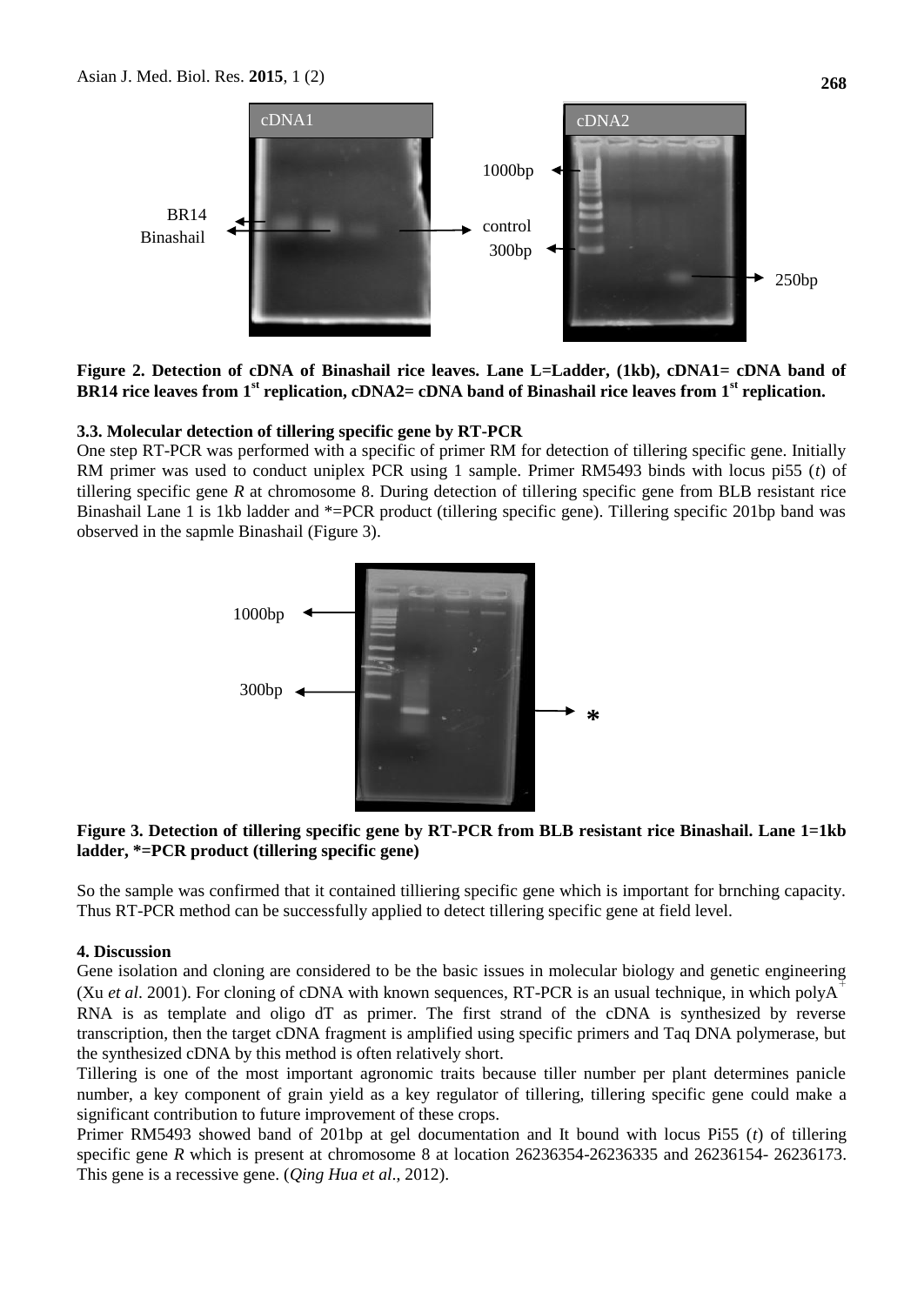As RM5493 was used as a primer with the cDNA which was synthesized from BLB resistant Binashail rice and showed 201 bp band at gel documentation. So Binashail contains tillering specific gene *R* with Pi55 (*t*) locus and the location is 26236354-26236335 and 26236154- 26236173 at chromosome 8 . This DNA responsible for high numbers of tillering branching by how it can play an important role for better yield.

In present study, we synthesized a relatively complete cDNA library from the rice endosperm total RNA using a RT PCR cDNA Synthesis method, and most of the synthesized cDNAs were in the range of 2–3 kb. The synthesis operation was quite simple and can be accomplished in one day. The two cDNAs of the rice Binashail and BR14 we obtained, were both as long as 250bp, much longer than those obtained by oligo dT primer. It might be due to the SMART II oligo and CDS primer, which have contributed their effort during cDNA synthesis. We have performed the PCR after synthesis cDNA from the extracted RNA of the Binashail rice and found positive band at 250bp after electrophoresis on 2% agarose gel which was specific for Binashail rice. The uniplex PCR amplification product for tillering specific gene run on 2% agarose gel at 110volts for 30min. The product land for sample was confirmed and shown at the molecular weight 205bp for tillering specific gene of Binashail rice. So our sample was identified as for better branching capacity containing rice plant by molecular technique. On the basis of present studies it is clearly indicated that the sample of Binashail rice was mostly positive for tillering specific gene. From this study it is proved that the productivity of Binashail rice is sufficiently high.

### **5. Conclusions**

From the study, it is concluded Rneasy plant mini ki and RevertAid H Minis First cDNA synthesis kit that can be sensitive, simple, efficient, powerful, highly informative, mostly mono locus, co-dominant, easily analyzed and cost effective tool for screening BLB resistant gene and develop cDNA library.

### **Conflict of interest**

None to declare.

## **References**

- Alvarez AM, PS Teng, AA Benedict, 1989. Methods for epidemilogical research on bacterial blight of rice. Proceedings of an International workshop on Bacterial Blight of Rice, International Rice Research institute, Los Banos, Philippines, pp. 99-110.
- Devadath S, 1989. Chemical control of bacterial blight of rice. In: Bacterial Blight of Rice, Manila, Phillipines. IRRI, pp. 89-98.
- Eamchit S and TW Mew, 1982. Comparison of virulence of *Xanthomonas campestris* pv. *oryzae* in Thailand and the Philippines. Plant Dis., 66: 556-559.
- Hopkins CM, FF White, SH Choi, A Guo and JE Leach, 1992. Identification of a Family of Avirulence Genes from Xanthomonas oryzae pv. oryzae, Mol. Plant Microbe Interact., 5:451-495.
- Ishiyama S, 2002. Studies of bacterial leaf blight of rice. Report Imp. Agric. Stn.Konosu., 45: 233-261.
- Islam MM, 2004. Mapping salinity tolerance genes in rice (*Oryza sativa L.*) at reproductive stage. Ph.D. dissertation, University of the Philippines, LosBanosCollege, Laguna, Philippines, Pp.150.
- Li YH, K Hanada, T Matsuo and K Hoshikawa, 1979. Morphology and Anatomy of Grass Family Crops. Shanghai Science and Technology, 45:138–142.
- Miah SA and S Shahjahan, 1987. Survey of rice diseases in Bangladesh. Trop. Pest Management, 28: 198-20.
- Mew TW, 1992. Current status and future prospects of research on bacterial blight of rice. An. Rev. Phytopathol., 25: 359-382.
- Mew TW, AM Alvarez, JE Leach and J Swings, 1993. Focus on bacterial blight of rice. Plant Dis., 77.5-12.
- Ou SH, 1985. Rice Diseases. 2<sup>nd</sup> ed. Commonwealth Mycological Institute, Kew, England.
- Peng S, KG Cassman, SS Virmani, J Sheehy and GS Khush, 1999. Yield potential trends of tropical rice since release of IR8 and the challenge of increasing rice yield potential Crop Sci., 39: 1552-1559.
- Rao KK, 2002. Molecular tagging of a new bacterial blight resistance gene in rice using RAPD and SSR markers. IRRN,28: 17-18.
- Swing J, MD Mooter, L Vauterin, B Hoste, M Gillis, TW Mew and K Kersters, 2000. Reclassification of the causal agents of bacterial blight *Xanthomonas campestrispathovar oryzae* and bacterial leaf streak *Xanthomonas oryzae pathovar oryzicola* of rice as pathovars of *Xanthomonas* new species Ex*Ishiyama*, Int. J. Syst. Bacteriol., 40: 309-311.